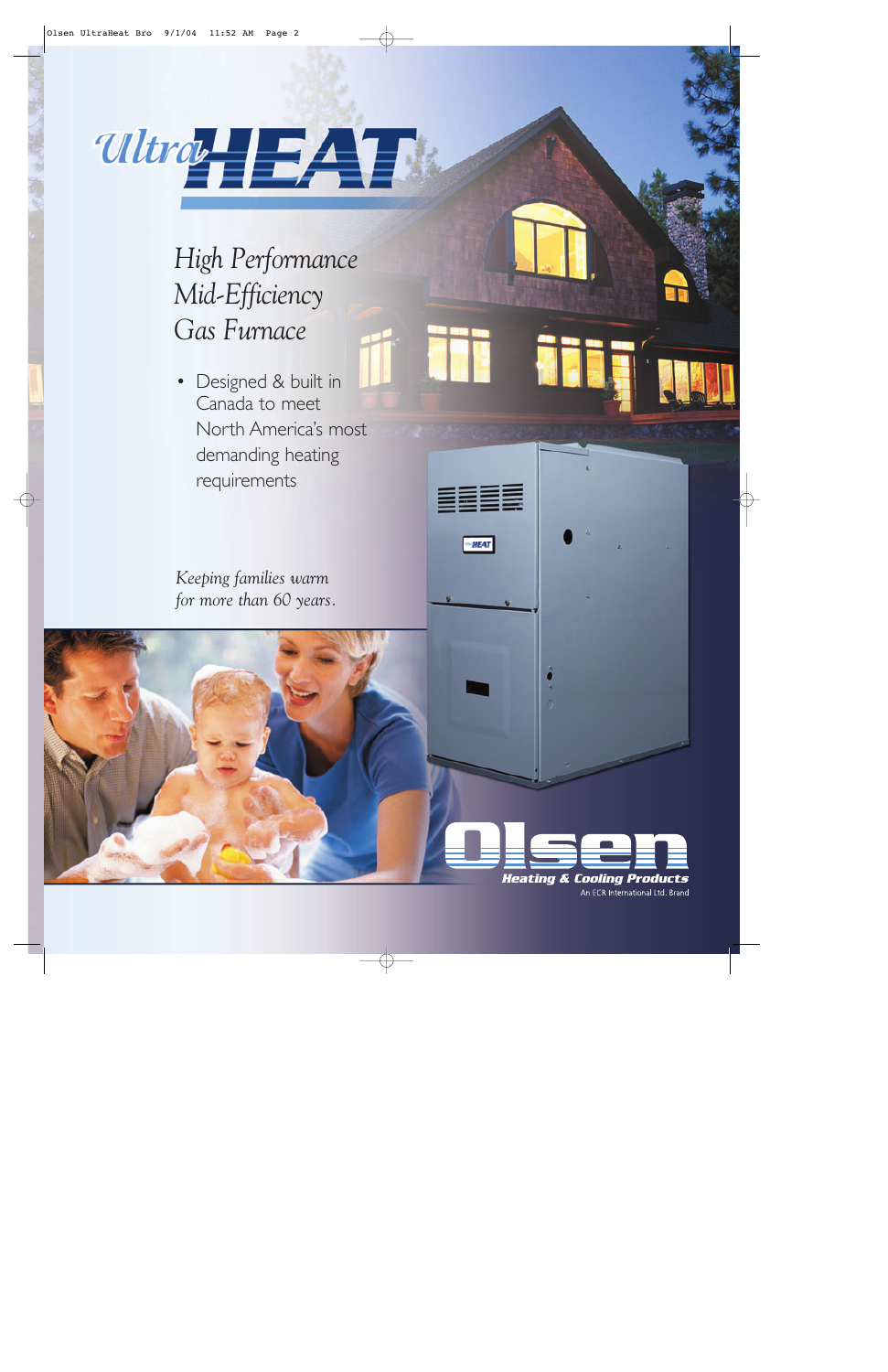







## *High Performance Mid-Efficiency Gas Furnace*

**The Olsen** *UltraHEAT* **gas furnace has been designed to bring warmth, savings and peace-of-mind to families looking to achieve maximum home comfort on a budget.**

*Olsen's 60 years of building top quality, reliable home comfort products continues as we design new products in response to customer requests for:*

**Safety:** We focus on safety during research and development of all new products, and the *UltraHEAT* furnace significantly exceeds all national safety requirements as set out by ANSI.

**Reliability:** The Olsen *UltraHEAT* furnace has been subjected to extensive cycle testing to simulate 20 + years of normal usage and the results indicate that the heat exchanger (guaranteed for life) should not need replacing and that the other state-of-the-art components will provide many years of trouble-free operation.

**Compact Size:** At just 36" high and less than 30" deep, the *UltraHEAT* furnace fits into tight spaces, even closets, upright or horizontally providing installation flexibility and ensuring maximum comfort.

**Whisper Quiet Operation:** Our customers told us that noise level was an important factor in their satisfaction with a furnace so we designed the *UltraHEAT* to be "ultra quiet".

### Olsen's **Limited Lifetime Warranty** is among the best in the industry! Every Olsen furnace comes with our guarantee to the original purchaser that the heat exchanger will be free from defects in materials and workmanship as long as you own the appliance...

**IMITE LUFETIME WARRANTY** 

*... or we'll supply a replacement free of charge!*

Our **Five-Year Parts Warranty** provides even more assurances.

Olsen warrants to the original purchaser that any component (subject to the limitations set out in the actual warranty) of the furnace will be free from defects in materials and workmanship for a period of five full years...

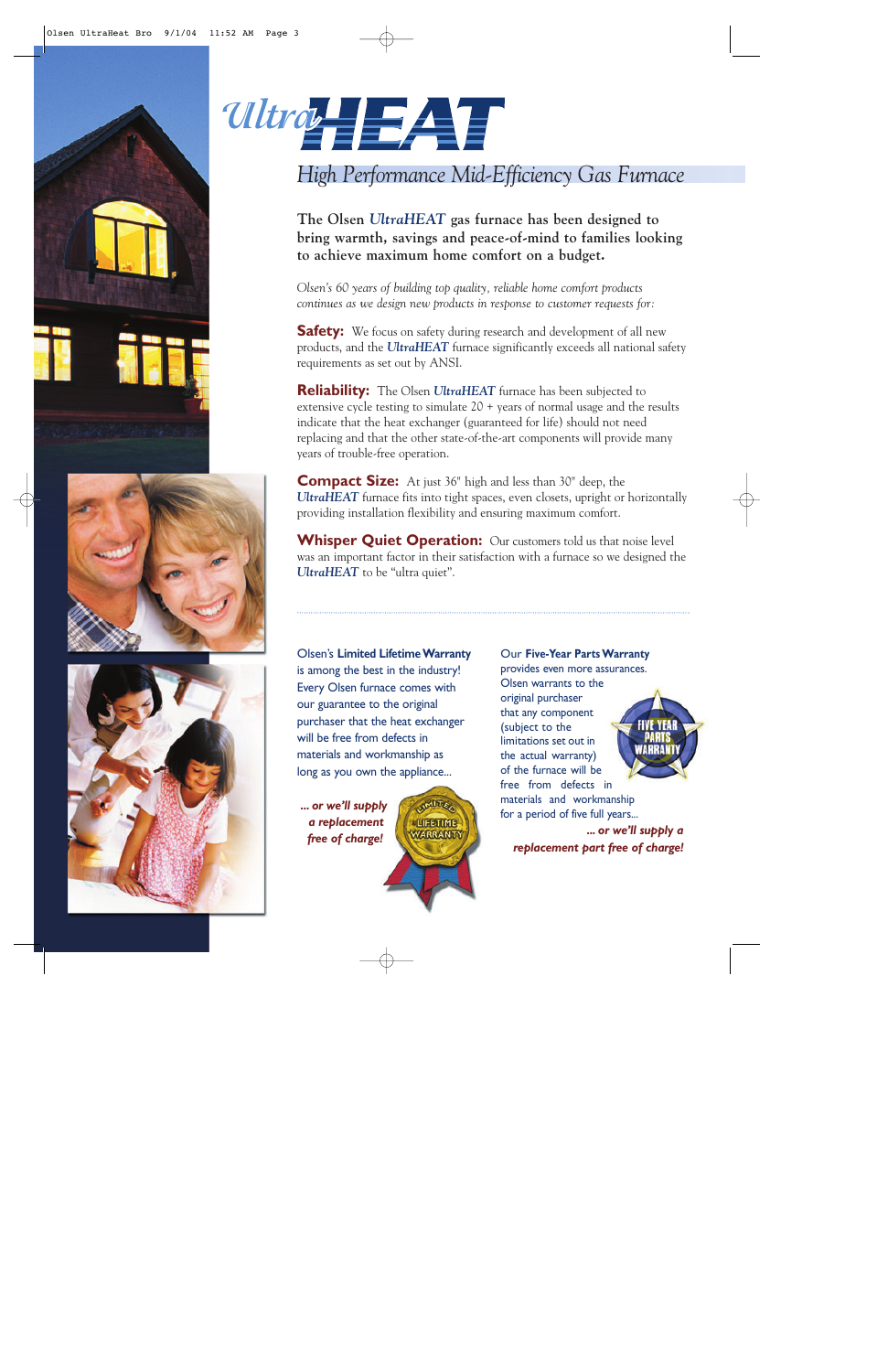

## *Features & Benefits*

**Olsen's** *UltraHEAT* **furnace is available in four firing rates to accommodate most domestic heating requirements.**

#### **Easy Installation/ Maintenance**

Compact insulated cabinet with easily removable front panels allows access to burner and controls. Units are shipped air conditioning ready. Plug-in electrical connectors included. Furnace is easily adapted for continuous low speed operation.

#### **Slide-out Blower**

Slide out blower and control panel with plug in electrical connectors make servicing the *UltraHEAT* fast and easy.

#### **Aluminized Base**

Aluminized steel base panel for corrosion resistance and ease of installation in the upflow configuration.

#### **B-vent top connection**



#### **Induced Draft Fan**

Combustion gases are vented safely and reliably by the stateof-the-art draft inducer which features sealed ball-bearings for longer life than the more common sleeve bearings.

#### **Honeywell™ Smart Valve II**

State of the art microprocessor gas valve diagnostic system provides precision operation and troubleshooting information, thereby saving time on service calls.

#### **Tubular Heat Exchanger**

The controlled wrinkle-bend design reduces thinning in the bend for longer lasting heat exchanger life than smooth bends can provide.



### **Multi-Position**

Can be installed in upflow, horizontal left or horizontal right configuration.